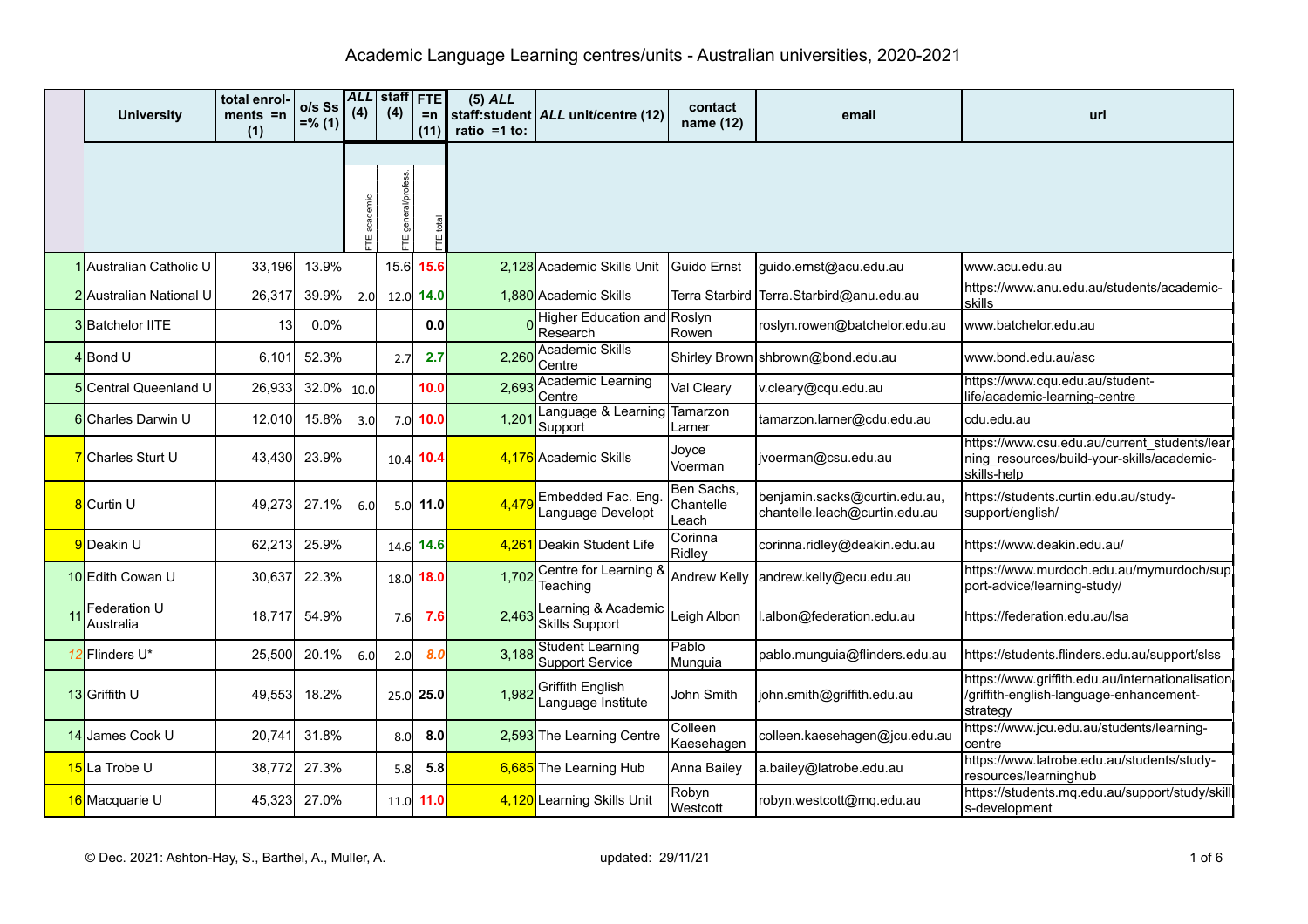|    | 17 Monash U                | 86,753 | 47.7% | 6.0              |                  | 17.0 23.0 | 3,77   | Student Academic<br>Success                 | Negar Mehr                     | negar.mehr@monash.edu                | www.monash.edu                                                                                               |
|----|----------------------------|--------|-------|------------------|------------------|-----------|--------|---------------------------------------------|--------------------------------|--------------------------------------|--------------------------------------------------------------------------------------------------------------|
|    | 18 Murdoch U               | 25,424 | 39.7% | 5.0              |                  | 5.0       |        | 5,085 Support for Learning                  | Steve<br>Johnson               | s.johnson@murdoch.edu.au             | https://www.murdoch.edu.au/mymurdoch/supl<br>port-advice/learning-study/                                     |
|    | Queenland U<br>Technology* | 52,500 | 18.6% |                  | 15.0             | 15.0      | 3,500  | <b>Student Success</b><br>Group             | Stacey Lowe                    | stacey.lowe@qut.edu.au               | qut.edu.au                                                                                                   |
|    | 20 RMIT U                  | 72,728 | 46.5% |                  |                  | 11.0 11.0 | 6,612  | University Library,<br><b>DVCE</b>          | Leanne<br>McCann               | leanne.mccann@rmit.edu.au            | https://www.rmit.edu.au/library                                                                              |
|    | 21 Southern Cross U        | 20,015 | 28.8% | 3.0 <sub>l</sub> | 3.0              | 6.0       | 3,336  | Learning Experience<br>Team                 | Stephen<br>Garvey              | stephen.garvey@scu.edu.au            | https://www.scu.edu.au/learning-zone/                                                                        |
|    | 22 Swinburne U             | 41,842 | 25.6% | 1.0              | 9.4              | 10.4      | 4,023  | Learning & Academic<br><b>Skills</b>        | <b>I</b> Maree<br>Keating      | mkeating@swin.edu.au                 | n/a                                                                                                          |
|    | 23 Torrens U Australia     | 17,892 | 53.7% |                  |                  | 16.0 16.0 | 1,118  | Library & Learning<br>Services              | Lyn<br>Bosanquet               | lyn.bosanquet@torrens.edu.au         | https://library.torrens.edu.au/academicskills/h                                                              |
|    | 24 U Adelaide              | 28,303 | 31.7% | 9.0              | 1.0 <sub>l</sub> | 10.0      |        | 2,830 The Writing Centre                    | Michael<br>Lazarou             |                                      | michael.lazarou@adelaide.edu.au https://www.adelaide.edu.au/writingcentre/                                   |
|    | 25 U Canberra              | 16,268 | 21.4% |                  | 8.0              | 8.0       |        | 2,034 Study Skills                          | Gail Heinrich                  | gail.heinrich@canberra.edu.au        | https://www.canberra.edu.au/current-<br>students/study-skills                                                |
|    | 26 U Divinity*             | 1,500  | 10.5% |                  | 4.0              | 4.0       |        | 375 Academic Programs                       |                                | Carolyn Alsen calsen@divinity.edu.au | divinity.edu.au                                                                                              |
|    | 27 U Melbourne             | 70,649 | 40.5% |                  | 8.0              | 8.0       |        | 8,831 Academic Skills                       | Steve<br>Campitelli            | cas@unimelb.edu.au                   | https://students.unimelb.edu.au/academic-<br>skills                                                          |
|    | 28 U New England           | 24,919 | 7.3%  | 2.0              |                  | 2.0       | 12,460 | Academic Skills<br>Office                   | Huifang Li                     | hli24@une.edu.au                     | https://www.une.edu.au/current-<br>students/resources/academic-skills                                        |
|    | 29U New South Wales        | 64,054 | 38.8% |                  |                  | 11.0 11.0 |        | 5,823 Academic Skills                       | Dominic<br>Fitzsimmons         | D.Fitzsimmons@unsw.edu.au            | https://student.unsw.edu.au/skills                                                                           |
|    | 30 U Newcastle             | 35,426 | 14.8% |                  | 10.4             | 10.4      | 3,406  | <b>Academic Learning</b><br>Support         | Emma Joel                      | Emma.joel@newcastle.edu.au           | https://www.newcastle.edu.au/current-<br>students/support/academic                                           |
|    | <b>31</b> U Notre Dame     | 11,727 | 1.9%  | 1.0              |                  | 1.0       |        | 11,727 Study Centre                         | Martin<br>McMorrow             | martin.mcmorrow@nd.edu.au            | https://www.notredame.edu.au/current-<br>students/support/academic-support                                   |
|    | 32 U Queensland            | 55,305 | 36.5% |                  | 4.4              | 4.4       | 12,569 | _earning<br>Development Team                | David<br>Rowland               | d.rowland@uq.edu.au                  | n/a                                                                                                          |
|    | 33 U South Australia       | 35,251 | 19.1% |                  | 4.4              | 4.4       | 8,012  | Student Engagement<br>Unit                  | <b>Kirstin Marks</b>           | kirstin.marks@unisa.edu.au           | https://i.unisa.edu.au/students/student-<br>support-services/study-support/                                  |
| 34 | U Southern<br>Queesnland   | 25,420 | 11.0% | 5.0              |                  | 5.0       | 5,084  | Student Learning &<br>Development Team      |                                | Debi Howarth debi.howarth@usq.edu.au | https://www.usq.edu.au/library/study-support                                                                 |
|    | 35 U Sunshine Coast*       | 17.760 | 21.2% |                  | 5.5              | 5.5       | 3,229  | <b>Student Services &amp;</b><br>Engagement |                                | Jaquet Alison   ajaquet@usc.edu.au   | https://www.usc.edu.au/current-<br>students/student-support/academic-and-<br>study-support/learning-advisers |
|    | 36U Sydney                 | 70,051 | 43.0% | 1.0              | 4.0              | 5.0       |        | 14,010 Learning Hub                         | Alexandra<br>Garcia<br>Marrugo | alexandra.garcia@sydney.edu.au   n/a |                                                                                                              |
|    | 37U Tasmania               | 36,484 | 22.2% |                  | 3.4              | 3.4       |        | 10,731 Student Learning                     | Casey<br>Crouch                | casey.crouch@utas.edu.au             | https://www.utas.edu.au/students/learning                                                                    |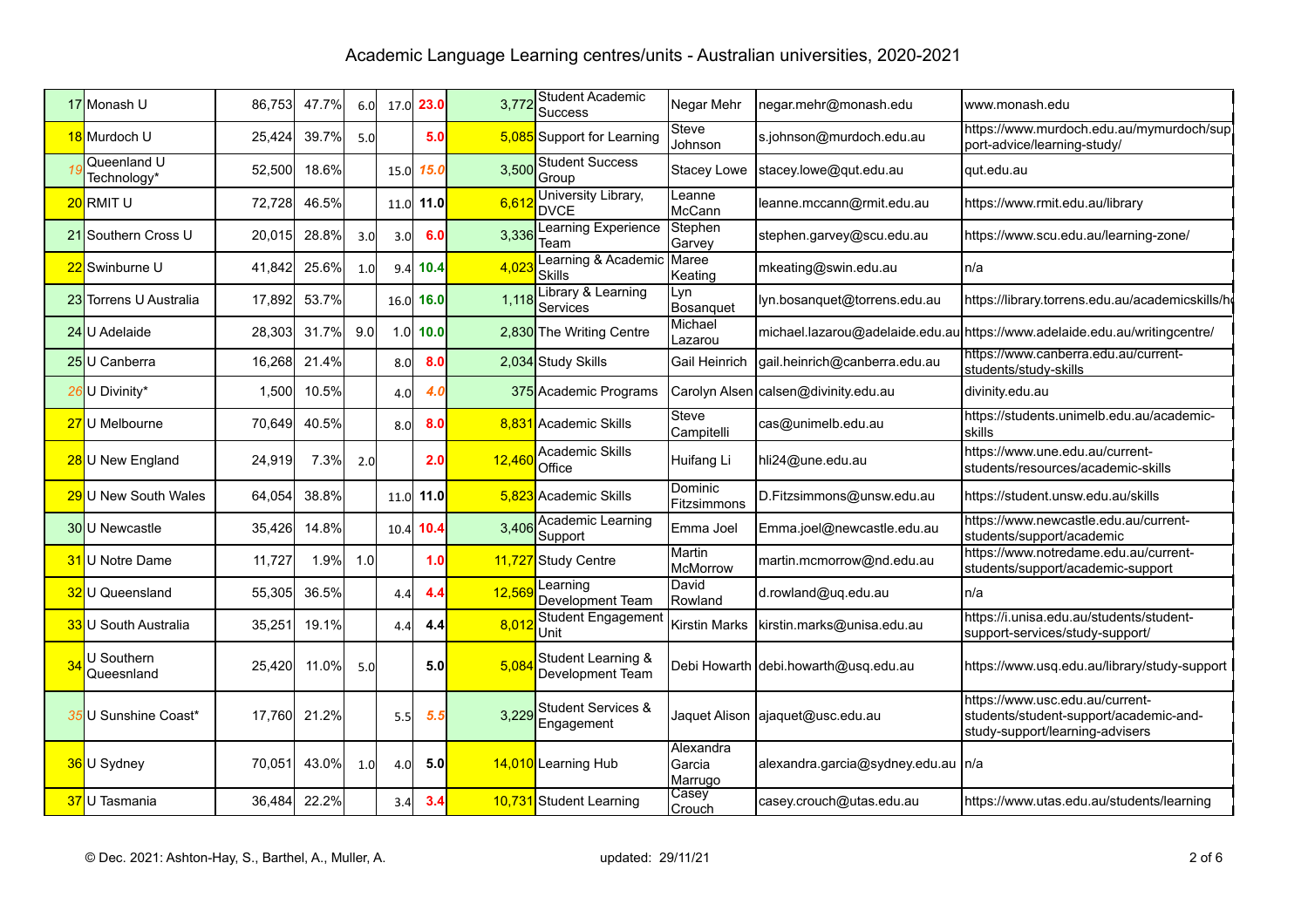| U Technology<br>Sydney                                                                            | 46,250                             | 33.7%                 | 7.0                           | 2.0                           | 9.0                         |                                               | Institute for<br>5,139 Interactive Media &<br>Learning                                                                            | Caroline<br>Havery                                                                                                                                       | caroline.havery@uts.edu.au            | uts.edu.au                                                                                                                    |
|---------------------------------------------------------------------------------------------------|------------------------------------|-----------------------|-------------------------------|-------------------------------|-----------------------------|-----------------------------------------------|-----------------------------------------------------------------------------------------------------------------------------------|----------------------------------------------------------------------------------------------------------------------------------------------------------|---------------------------------------|-------------------------------------------------------------------------------------------------------------------------------|
| <b>39U</b> Western Australia                                                                      | 24,197                             | 22.3%                 |                               | 7.0 <sub>l</sub>              | 7.0                         |                                               | STUDYSmarter -<br>3,457 UWA's Academic<br><b>I</b> Skills Centre                                                                  | Siri Barrett-<br>Lennard                                                                                                                                 | siri.barrett-lennard@uwa.edu.au       | https://www.uwa.edu.au/students/Support-<br>services/Academic-support                                                         |
| 40 U Wollongong                                                                                   | 34,989                             | 45.8%                 |                               | 2.2                           | 2.2                         | 15,904                                        | Learning<br>Development                                                                                                           |                                                                                                                                                          | David Hartley   heartleyd@uow.edu.au  | https://www.uow.edu.au/student/support-<br>services/learning-development/                                                     |
| 41 Victoria U                                                                                     | 28,511                             | 43.6%                 |                               |                               | $10.0$ 10.0                 |                                               | 2,851 Learning Hubs                                                                                                               | Danielle<br>Borlovan                                                                                                                                     | danielle.borlovan@vu.edu.au           | https://www.vu.edu.au/current-<br>students/campus-life/advice-support/learning-<br>advice/learning-hubs-academic-study-skills |
| Western Sydney U*                                                                                 | 49,445                             | 16.5%                 |                               |                               | 11.0 11.0                   |                                               | 4,495 Library                                                                                                                     | Linda Parker                                                                                                                                             | linda.parker@westernsydney.edu.<br>au | https://www.westernsydney.edu.au/studysma                                                                                     |
|                                                                                                   |                                    |                       |                               |                               |                             |                                               |                                                                                                                                   |                                                                                                                                                          |                                       |                                                                                                                               |
| University                                                                                        | total enrol-<br>$ments = n$<br>(1) | $o/s$ Ss<br>$=$ % (1) | aca<br><b>FTE</b><br>$\Delta$ | gen<br><b>FTE</b><br>$\Delta$ | total<br><b>FTE</b><br>(11) | $(5)$ ALL<br>staff:student<br>ratio = $1$ to: | ALL unit/centre (12)                                                                                                              | contact name<br>(12)                                                                                                                                     | email                                 | url                                                                                                                           |
| total universities                                                                                | 1,482,392 30.3% 67                 |                       |                               | 312                           | 379                         | 3,907                                         |                                                                                                                                   |                                                                                                                                                          |                                       |                                                                                                                               |
| other non U HE<br>providers (10)                                                                  | 127,406                            | 53.5%                 | 18                            | 82                            | 100                         |                                               |                                                                                                                                   |                                                                                                                                                          |                                       |                                                                                                                               |
| totals HE providers                                                                               | 1,609,798 32.1%                    |                       |                               |                               |                             |                                               |                                                                                                                                   |                                                                                                                                                          |                                       |                                                                                                                               |
|                                                                                                   |                                    |                       |                               |                               |                             |                                               | notes (1) total university enrolments and % of overseas (international) students; source (2019 latest available at Dec. 2021) at: |                                                                                                                                                          |                                       |                                                                                                                               |
|                                                                                                   |                                    |                       |                               |                               |                             |                                               | https://www.dese.gov.au/higher-education-statistics/student-data/selected-higher-education-statistics-2019-student-data           |                                                                                                                                                          |                                       |                                                                                                                               |
| (4) Academic Language and Learning (ALL) (academic and general/professional) FTE staff            |                                    |                       |                               |                               |                             |                                               |                                                                                                                                   |                                                                                                                                                          |                                       |                                                                                                                               |
| (5) ALL staff to student ratio is calculated by dividing total enrolments n by the n of ALL staff |                                    |                       |                               |                               |                             |                                               |                                                                                                                                   |                                                                                                                                                          |                                       |                                                                                                                               |
|                                                                                                   |                                    |                       |                               |                               |                             |                                               | (10) all non-university higher education instituitions, none of which were asked to complete the AALL survey                      |                                                                                                                                                          |                                       |                                                                                                                               |
| (11) number in green indicates increase and in red a decrease since May 2021 (7 months)           |                                    |                       |                               |                               |                             |                                               |                                                                                                                                   |                                                                                                                                                          |                                       |                                                                                                                               |
| *if number of Uni & ALL staff in <i>orange:</i> data not updated since May 2021                   |                                    |                       |                               |                               |                             |                                               |                                                                                                                                   |                                                                                                                                                          |                                       |                                                                                                                               |
|                                                                                                   |                                    |                       |                               |                               |                             |                                               |                                                                                                                                   | (12) many universities have more than one institutional ALL staff location, but only one contact person at one location per institution is recorded here |                                       |                                                                                                                               |
| better than average ALL staff to student ratio                                                    |                                    |                       |                               |                               |                             |                                               |                                                                                                                                   |                                                                                                                                                          |                                       |                                                                                                                               |
| worse than average ALL staff to student ratio                                                     |                                    |                       |                               |                               |                             |                                               |                                                                                                                                   |                                                                                                                                                          |                                       |                                                                                                                               |
|                                                                                                   |                                    |                       |                               |                               |                             |                                               |                                                                                                                                   |                                                                                                                                                          |                                       |                                                                                                                               |
|                                                                                                   |                                    |                       |                               |                               |                             |                                               |                                                                                                                                   |                                                                                                                                                          |                                       | contact: lexybar@gmail.com                                                                                                    |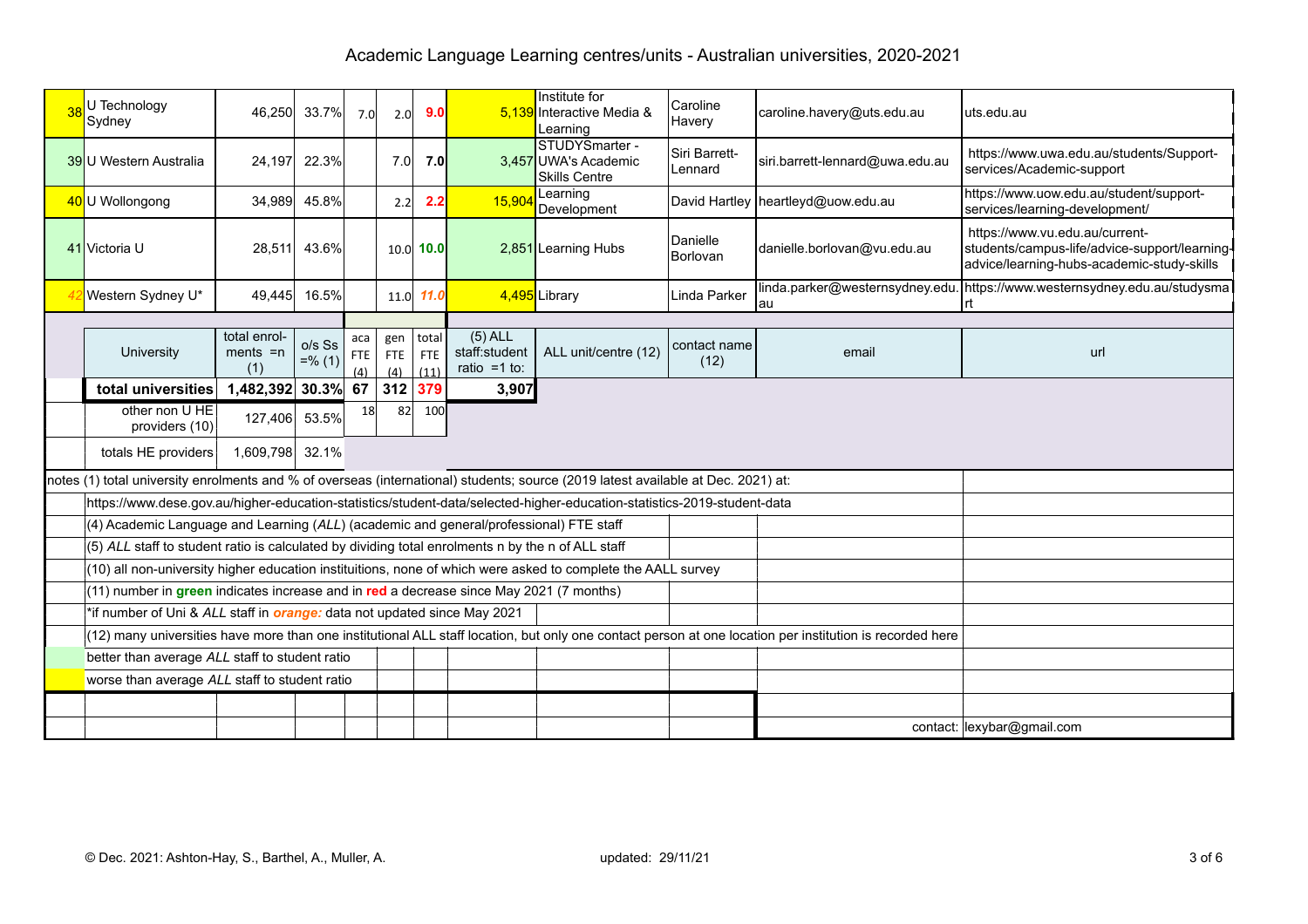| Uni          |                  |                 | institutional<br>location (2) |                        |                | U entities<br>serviced  <br>(3) |                | student groups<br>serviced $(5)$ |              |              |                  |                  |              |                      |              |               | support activities (6) |                   |                        |                   |              | skills emphasis (7)                                                                             |              |              |              |                |                |                  |                     |                |               |                | online resources (8) |              |             |                  | popular<br>program<br>(9) |       |
|--------------|------------------|-----------------|-------------------------------|------------------------|----------------|---------------------------------|----------------|----------------------------------|--------------|--------------|------------------|------------------|--------------|----------------------|--------------|---------------|------------------------|-------------------|------------------------|-------------------|--------------|-------------------------------------------------------------------------------------------------|--------------|--------------|--------------|----------------|----------------|------------------|---------------------|----------------|---------------|----------------|----------------------|--------------|-------------|------------------|---------------------------|-------|
|              |                  |                 |                               |                        | 21 22 23 24 25 |                                 |                |                                  |              |              |                  |                  |              |                      |              |               |                        |                   |                        |                   |              | 51 52 53 54 55 61 62 63 64 65 66 67 68 71 72 73 74 75 76 77 81 82 83 84 85 86 87 88 89 91 92 93 |              |              |              |                |                |                  |                     |                |               |                |                      |              |             |                  |                           |       |
|              | Embedded in facs | T&L centralised | St Serv centralised           | centralisec<br>Library | $rac{1}{2}$    |                                 | All cou        | S                                | ဥ            | НDR          | Enabl            | Orientation      | Intro progs  | of lang<br>Embedding | Credit units | Gen wkshp/sem | Consults               | E-learning/online | ॄै<br>Pee <sup>-</sup> | English           | Ac writing   | Maths/stats                                                                                     | Research     | Study techs  | Presentatio  | Technology     | live chat      | message bd/forum | online class/wkshop | online meeting | wkshop record | audio resource | quick guides         | self-assess  | proofreadin | language         | numeracy                  | other |
| ACU          | 1                | $\mathbf{1}$    |                               |                        | 1 <sup>1</sup> | 3                               | $\mathsf{I}$ 1 | $\mathbf{1}$                     | $\mathbf{1}$ | $\mathbf{1}$ |                  | l 1              | $\mathbf{1}$ | $\mathbf{1}$         |              | $\mathbf{1}$  | $\mathbf{1}$           | $\mathbf{1}$      |                        | $\mathbf{I}$ 1    | $\mathbf{1}$ | $\mathbf{1}$                                                                                    | 1            | $\mathbf{1}$ | $\mathbf{1}$ |                |                |                  | $\mathbf{1}$        | $\mathbf{1}$   | $\mathbf{1}$  |                |                      |              |             | $\mathsf{I}$ 1   |                           |       |
| ANU          |                  |                 | $\mathbf{1}$                  |                        |                | 8                               | $\mathbf 1$    | $\mathbf{1}$                     | $\mathbf{1}$ | $\mathbf{1}$ |                  | $\mathbf{1}$     | $\mathbf{1}$ | $\mathbf{1}$         |              | $\mathbf{1}$  | $\mathbf{1}$           | $\mathbf{1}$      | $\mathbf{1}$           | $\mathbf{1}$      | $\mathbf{1}$ |                                                                                                 | $\mathbf{1}$ | 1            | $\mathbf{1}$ |                |                |                  | $\mathbf{1}$        | $\mathbf{1}$   | $\mathbf{1}$  | $\mathbf{1}$   | $\mathbf{1}$         | 1            |             | 1                |                           |       |
| <b>BIITE</b> |                  |                 |                               |                        |                |                                 |                |                                  |              |              | 11               |                  | 1            | $\mathbf 1$          |              |               |                        | $\mathbf{1}$      |                        | $\blacksquare$    | $\mathbf{1}$ | $\mathbf{1}$                                                                                    | 1            | 1            | $\mathbf{1}$ | 1              |                |                  | $\mathbf{1}$        |                |               |                |                      |              |             | $\blacksquare$ 1 | 1                         |       |
| Bond         |                  |                 | $\mathbf{1}$                  |                        |                | 5                               | 1              | $\mathbf{1}$                     | $\mathbf{1}$ | $\mathbf{1}$ | $1^{\mathsf{T}}$ | $\mathbf{1}$     | $\mathbf{1}$ | $\mathbf{1}$         |              | $\mathbf{1}$  | $\mathbf{1}$           | $\mathbf{1}$      |                        | $\mathbf{1}$      | $\mathbf{1}$ | $\mathbf{1}$                                                                                    | 1            | $\mathbf{1}$ | $\mathbf{1}$ | $\mathbf{1}$   |                | $\mathbf{1}$     | $\mathbf{1}$        | $\mathbf{1}$   | $\mathbf{1}$  | $\mathbf{1}$   | $\mathbf{1}$         | $\mathbf{1}$ | 1           |                  |                           |       |
| CQU          |                  |                 |                               |                        | 1 <sub>1</sub> | 8                               | $\blacksquare$ | $\mathbf{1}$                     | $\mathbf{1}$ | $\mathbf{1}$ | 1 <sub>l</sub>   | $\mathbf{1}$     | 1            | $\mathbf{1}$         |              | $\mathbf{1}$  | $\mathbf{1}$           | $\mathbf{1}$      |                        |                   | $\mathbf{1}$ | $\mathbf{1}$                                                                                    | $\mathbf 1$  | $\mathbf{1}$ | $\mathbf{1}$ | 1 <sub>1</sub> |                | $\mathbf{1}$     | $\mathbf{1}$        | $\mathbf{1}$   | $\mathbf{1}$  | $\mathbf{1}$   | 1                    | 1            |             | $\blacksquare$ 1 |                           |       |
| CDU          |                  |                 |                               | $\mathbf{1}$           |                | 8                               |                | $\mathbf{1}$                     | $\mathbf{1}$ | 1            | $\mathbf{1}$     |                  | 1            | $\mathbf{1}$         |              | $\mathbf{1}$  | $\mathbf{1}$           | $\mathbf{1}$      |                        | $\mathbf{1}$      | $\mathbf{1}$ |                                                                                                 | 1            |              |              |                |                |                  | $\mathbf{1}$        | $\mathbf{1}$   | $\mathbf{1}$  |                | 1                    |              |             |                  |                           |       |
| <b>CSU</b>   |                  |                 | 1                             |                        |                | 3                               | $\vert$ 1      | $\mathbf 1$                      | $\mathbf 1$  |              |                  | 111              | 1            | $\mathbf{1}$         |              | $\mathbf{1}$  | $\mathbf{1}$           | 1                 | $\mathbf{1}$           | $\overline{1}$    | $\mathbf{1}$ | $\mathbf{1}$                                                                                    |              | 1            | $\mathbf{1}$ | 1 <sup>1</sup> |                | $\mathbf{1}$     | $\mathbf 1$         | $\mathbf{1}$   | 1             |                | 1                    |              |             | $\overline{1}$   |                           |       |
| Curt         |                  |                 |                               | $\mathbf{1}$           |                | 3                               |                | $\mathbf{1}$                     | $\mathbf 1$  | $\mathbf{1}$ | $\mathbf{1}$     | ш                | 1            | $\mathbf{1}$         |              | $\mathbf{1}$  | $\mathbf{1}$           | $\mathbf{1}$      | -1                     | $\mathbf{1}$      | $\mathbf{1}$ | $\mathbf{1}$                                                                                    |              | $\mathbf{1}$ | $\mathbf{1}$ | 1              |                |                  | $\mathbf{1}$        |                | $\mathbf{1}$  |                | $\mathbf{1}$         | 1            |             |                  |                           |       |
| Deak         |                  |                 | $\mathbf{1}$                  |                        |                | 3                               | $\mathbf{1}$   | $\mathbf{1}$                     | $\mathbf{1}$ | $\mathbf{1}$ |                  | $\mathbf{I}_{1}$ |              | $\mathbf{1}$         |              | $\mathbf{1}$  | $\mathbf{1}$           | $\mathbf{1}$      | $\mathbf{1}$           | ш<br>$\mathbf{1}$ | $\mathbf{1}$ | $\mathbf{1}$                                                                                    |              | $\mathbf{1}$ | $\mathbf{1}$ |                |                |                  | $\mathbf{1}$        | $\mathbf{1}$   | $\mathbf{1}$  |                | $\mathbf{1}$         |              |             |                  |                           |       |
| ECU          |                  | $\mathbf{1}$    |                               |                        |                | 8                               | $\blacksquare$ | $\mathbf{1}$                     | $\mathbf{1}$ | 1            |                  | 111              | 1            | $\mathbf{1}$         |              | $\mathbf{1}$  | $\mathbf{1}$           | $\mathbf{1}$      | $\mathbf{1}$           | $\blacksquare$    | $\mathbf{1}$ | $\mathbf{1}$                                                                                    | 1            | 1            | $\mathbf{1}$ | 1 <sub>l</sub> |                |                  | $\mathbf{1}$        | $\mathbf{1}$   | $\mathbf{1}$  |                | $\mathbf{1}$         |              |             | $\blacksquare$   |                           |       |
| Fede         |                  | $\mathbf{1}$    |                               |                        |                | 8                               | $\mathbf{1}$   | $\mathbf 1$                      | -1           | $\mathbf{1}$ | 1                |                  | 1            | $\mathbf{1}$         |              |               | $\mathbf{1}$           | 1                 | -1                     | $\mathbf{1}$      | $\mathbf{1}$ |                                                                                                 |              | 1            | $\mathbf{1}$ | 1              |                | $\mathbf{1}$     | -1                  | $\mathbf{1}$   | 1             |                | 1                    |              |             |                  |                           |       |
| Flin         |                  |                 | $\mathbf{1}$                  |                        |                | 8                               | $\mathbf{1}$   | $\overline{1}$                   | $\mathbf{1}$ | $\mathbf{1}$ | $\mathbf{1}$     |                  | $\mathbf{1}$ | $\mathbf{1}$         | $\mathbf{1}$ | $\mathbf{1}$  | $\mathbf{1}$           | $\mathbf{1}$      |                        | $\mathbf{1}$      | $\mathbf{1}$ |                                                                                                 | 1            | $\mathbf{1}$ | $\mathbf{1}$ | $\mathbf{1}$   |                |                  |                     | $\mathbf 1$    |               |                | $\mathbf{1}$         | $\mathbf{1}$ |             |                  |                           |       |
| Grif         |                  | 1               |                               |                        |                | 15                              | 1              | $\mathbf{1}$                     | 1            | $\mathbf{1}$ | $\mathbf{1}$     |                  | 1            | -1                   | $\mathbf{1}$ | $\mathbf{1}$  | $\mathbf{1}$           | $\mathbf{1}$      |                        | 1                 | -1           |                                                                                                 |              | 1            | $\mathbf{1}$ |                |                |                  | -1                  | $\mathbf{1}$   | 1.            | 1              | 1.                   | 1            |             |                  |                           |       |
| <b>JCU</b>   |                  | $\mathbf{1}$    |                               |                        |                | 8                               | $\mathbf{1}$   | $\mathbf{1}$                     | $\mathbf{1}$ | $\mathbf{1}$ | $1^{\mathsf{T}}$ | $\mathbf{1}$     | $\mathbf{1}$ | $\mathbf{1}$         |              | $\mathbf{1}$  | $\mathbf{1}$           | $\mathbf{1}$      | $\mathbf{1}$           | ш<br>$\mathbf{1}$ | $\mathbf{1}$ | $\mathbf{1}$                                                                                    |              | $\mathbf{1}$ | $\mathbf{1}$ |                | $\mathbf{F}_1$ |                  | $\mathbf{1}$        | $\mathbf{1}$   | $\mathbf{1}$  |                | $\mathbf{1}$         |              |             | $\mathbf{1}$     |                           |       |
| LaTr         |                  |                 | $\mathbf{1}$                  |                        |                | 15                              | $\blacksquare$ | $\mathbf{1}$                     | $\mathbf{1}$ | $\mathbf{1}$ | 11               | $\mathbf{1}$     | 1            | $\mathbf{1}$         |              | $\mathbf{1}$  | $\mathbf{1}$           | $\mathbf{1}$      | $1$   1                |                   | $\mathbf{1}$ |                                                                                                 |              | $\mathbf{1}$ | $\mathbf{1}$ | 1 <sub>1</sub> |                |                  | $\mathbf{1}$        | $\mathbf{1}$   | $\mathbf{1}$  |                | $\mathbf{1}$         |              |             | $\blacksquare$   |                           |       |
| MqU          |                  |                 |                               |                        |                | 3                               | 1              | $\mathbf{1}$                     | $\mathbf{1}$ |              |                  |                  |              | $\mathbf{1}$         |              | $\mathbf{1}$  | $\mathbf{1}$           | $\mathbf{1}$      | $\mathbf 1$            | $\mathbf{1}$      | $\mathbf{1}$ |                                                                                                 |              | $\mathbf{1}$ | $\mathbf{1}$ |                |                |                  | $\mathbf{1}$        | $\mathbf{1}$   | 1             |                | 1.                   | 1            |             |                  |                           |       |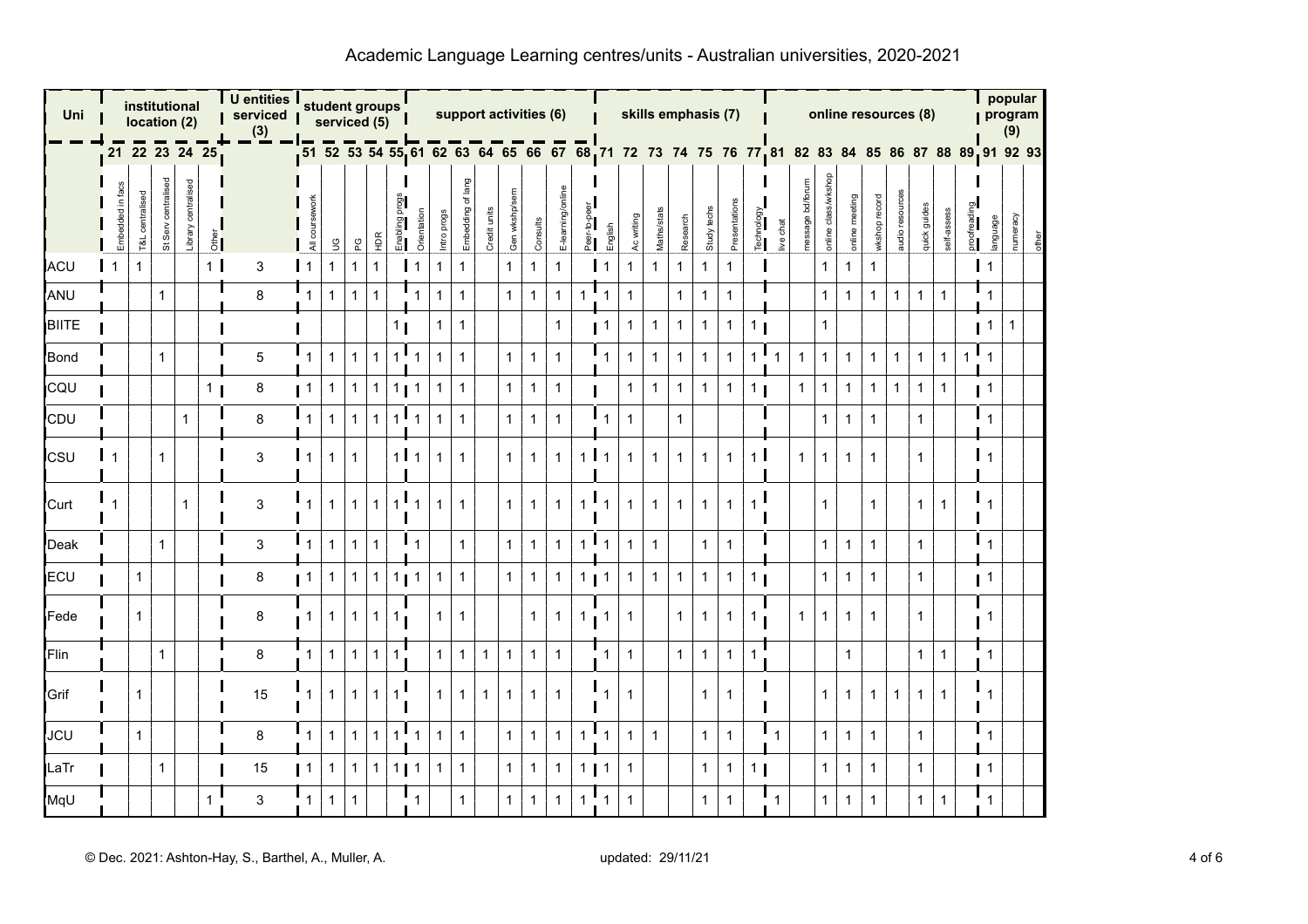| Mona        | $\mathbf{1}$   | $\mathbf{1}$ |              |              |                | 8                         | $\mathbf{I}_{1}$ | $\mathbf{1}$   | $\mathbf{1}$ | $\mathbf 1$  | $\mathbf{1}$   | ч.<br>$\mathbf{1}$          | $\mathbf{1}$ | $\mathbf{1}$ |              | $\mathbf{1}$ | $\mathbf{1}$ | $\mathbf{1}$   | $\mathbf{1}$     | $\mathbf{1}$                  | $\mathbf{1}$ | $\mathbf{1}$ | $\mathbf{1}$ | $\mathbf{1}$ | $\mathbf 1$  |                |                | $\mathbf{1}$ | $\mathbf{1}$ | $\mathbf{1}$   | $\mathbf{1}$ |              | $\mathbf{1}$ | $\mathbf{1}$ |             | $\mathsf{L}_1$   |              |              |
|-------------|----------------|--------------|--------------|--------------|----------------|---------------------------|------------------|----------------|--------------|--------------|----------------|-----------------------------|--------------|--------------|--------------|--------------|--------------|----------------|------------------|-------------------------------|--------------|--------------|--------------|--------------|--------------|----------------|----------------|--------------|--------------|----------------|--------------|--------------|--------------|--------------|-------------|------------------|--------------|--------------|
| Murd        |                |              |              |              | 1 <sub>1</sub> | $\ensuremath{\mathsf{3}}$ | $\blacksquare$   |                |              | $\mathbf{1}$ |                | $\blacksquare$              | $\mathbf{1}$ | $\mathbf{1}$ |              | $\mathbf{1}$ | $\mathbf{1}$ | $\mathbf{1}$   | $111$            |                               | $\mathbf{1}$ | $\mathbf{1}$ | $\mathbf{1}$ | $\mathbf{1}$ | $\mathbf{1}$ | 1 <sub>1</sub> |                |              | $\mathbf{1}$ | $\mathbf{1}$   | 1            | $\mathbf{1}$ | $\mathbf{1}$ |              |             | $\vert$ 1        |              |              |
| QUT         | $\mathbf{1}$   | $\mathbf{1}$ |              |              |                | 8                         |                  | $\mathbf{1}$   | $\mathbf{1}$ |              |                | $1^{\bullet}$ 1             | $\mathbf{1}$ | $\mathbf{1}$ |              | $\mathbf{1}$ | $\mathbf{1}$ | $\mathbf{1}$   | $\mathbf{1}$     |                               | $\mathbf{1}$ | $\mathbf{1}$ |              | $\mathbf{1}$ | $\mathbf{1}$ |                |                |              | $\mathbf{1}$ |                | $\mathbf{1}$ |              | $\mathbf{1}$ |              |             | $\mathsf{L}_1$   |              |              |
| RMIT        |                |              |              | $\mathbf{1}$ |                | 8                         | $\vert$ 1        |                |              |              |                | $\vert$ 1                   | $\mathbf{1}$ | $\mathbf{1}$ |              |              | $\mathbf{1}$ | $\mathbf{1}$   | $1$ $1$          |                               | $\mathbf{1}$ | $\mathbf 1$  |              | $\mathbf{1}$ | $\mathbf{1}$ | $1$ $1$        |                |              | $\mathbf{1}$ |                | 1            | $\mathbf{1}$ | $\mathbf{1}$ |              |             |                  | $\mathbf{1}$ |              |
| SCU         |                |              | $\mathbf{1}$ |              |                | 8                         | $\mathbf{1}$     |                |              |              |                |                             |              |              |              | $\mathbf{1}$ | $\mathbf{1}$ | $\mathbf{1}$   | $\mathbf 1$      |                               | $\mathbf{1}$ | 1            |              | $\mathbf{1}$ |              |                |                |              | $\mathbf{1}$ |                | $\mathbf{1}$ |              | $\mathbf{1}$ |              |             |                  |              | -1           |
| Swin        |                |              | $\mathbf{1}$ |              |                | $\mathbf{3}$              | $\mathbf{I}$ 1   | $\mathbf{1}$   | $\mathbf{1}$ | $\mathbf{1}$ |                | $\mathbf{I}$ 1              | $\mathbf{1}$ | $\mathbf{1}$ |              | $\mathbf{1}$ | $\mathbf{1}$ | $\mathbf{1}$   | $1$   1          |                               | $\mathbf{1}$ | $\mathbf{1}$ | $\mathbf{1}$ | $\mathbf{1}$ | $\mathbf{1}$ | 111            |                |              | $\mathbf{1}$ | $\mathbf{1}$   | 1            | $\mathbf{1}$ | $\mathbf{1}$ | $\mathbf{1}$ |             | $\mathbf{I}$ 1   |              |              |
| Torr        |                |              |              |              | 1              | 15                        | $\overline{1}$   |                |              |              |                |                             |              | $\mathbf{1}$ |              | $\mathbf{1}$ |              | $\mathbf{1}$   | $\mathbf{1}$     |                               | $\mathbf{1}$ | $\mathbf{1}$ |              | $\mathbf{1}$ | $\mathbf{1}$ |                | $\mathbf{1}$   |              | $\mathbf{1}$ | $\mathbf{1}$   | $1 \mid$     | 1            | $\mathbf{1}$ | $\mathbf{1}$ | $1 \quad 1$ |                  |              | $\mathbf{1}$ |
| <b>UAde</b> |                |              | 1            |              | 1 <sup>1</sup> | 8                         | $\mathbf{I}$ 1   | $\mathbf{1}$   |              |              |                | $\mathsf{I}_1$              |              |              |              | $\mathbf{1}$ | $\mathbf{1}$ | $\mathbf{1}$   | 1 <sup>1</sup> 1 |                               | $\mathbf{1}$ |              | $\mathbf{1}$ | $\mathbf{1}$ | $\mathbf{1}$ |                |                |              | $\mathbf{1}$ | $\mathbf{1}$   |              | $\mathbf{1}$ | $\mathbf{1}$ |              |             | $\mathbf{I}_{1}$ |              |              |
| UCan        |                |              | $\mathbf{1}$ |              |                | 8                         | $\mathbf{1}$     | $\mathbf{1}$   | $\mathbf{1}$ | $\mathbf{1}$ |                | $1 \quad 1$                 | $\mathbf{1}$ |              |              | $\mathbf{1}$ | $\mathbf{1}$ | $\mathbf{1}$   | $\mathbf{1}$     | $\cdot$ 1                     | $\mathbf{1}$ | $\mathbf{1}$ | $\mathbf{1}$ | $\mathbf{1}$ | $\mathbf{1}$ | $\mathbf{1}$   | $\mathbf{1}$   | $\mathbf{1}$ | $\mathbf{1}$ | $\mathbf{1}$   |              |              | $\mathbf{1}$ |              |             |                  |              | -1           |
| <b>UDiv</b> | $\mathsf{I}$ 1 |              |              |              |                | 8                         | $\vert$ 1        |                |              |              |                | $\blacksquare$              | $\mathbf{1}$ |              | $\mathbf{1}$ |              | $\mathbf{1}$ |                |                  | $\blacksquare$                | $\mathbf{1}$ |              |              |              |              |                |                |              | $\mathbf{1}$ | $\mathbf{1}$   | $\mathbf{1}$ |              | $\mathbf{1}$ |              |             | $\mathbf{1}$ 1   |              |              |
| <b>UMel</b> |                |              | $\mathbf{1}$ |              |                | 8                         | $\mathbf{1}$     | $\overline{1}$ | $\mathbf{1}$ | $\mathbf{1}$ |                | $\mathbf{1}$                |              | $\mathbf{1}$ |              | $\mathbf{1}$ | $\mathbf{1}$ | $\mathbf{1}$   | $\mathbf{1}$     | $\mathbf{1}$                  | $\mathbf{1}$ |              |              | $\mathbf{1}$ | $\mathbf{1}$ |                |                | $\mathbf{1}$ | $\mathbf{1}$ | $\mathbf{1}$   | $\mathbf{1}$ |              | $\mathbf{1}$ | $\mathbf{1}$ |             | $\mathbf{1}$     |              |              |
| <b>UNE</b>  | $\mathsf{L}_1$ | $\mathbf{1}$ |              |              |                | $\mathsf 3$               | $\mathsf{I}_1$   | $\mathbf{1}$   | $\mathbf{1}$ | $\mathbf{1}$ | 1 <sup>1</sup> |                             | $\mathbf{1}$ | $\mathbf{1}$ | $\mathbf{1}$ | $\mathbf{1}$ | $\mathbf{1}$ | $\mathbf{1}$   |                  | $\mathsf{I}_1$                | $\mathbf{1}$ | 1.           | $\mathbf{1}$ | $\mathbf{1}$ | $\mathbf{1}$ |                |                | $\mathbf{1}$ | $\mathbf{1}$ | $\mathbf{1}$   | $\mathbf{1}$ |              | $\mathbf{1}$ | $\mathbf{1}$ |             | $\mathbf{I}_1$   |              |              |
| <b>UNSW</b> |                |              | $\mathbf{1}$ |              |                | 8                         | $\blacksquare$   | $\mathbf{1}$   | $\mathbf{1}$ | $\mathbf{1}$ | $1$   1        |                             | $\mathbf{1}$ | $\mathbf{1}$ | $\mathbf{1}$ | $\mathbf{1}$ | $\mathbf{1}$ | $\mathbf{1}$   | $111$            |                               | $\mathbf{1}$ | $\mathbf 1$  | $\mathbf{1}$ | $\mathbf{1}$ | $\mathbf{1}$ |                |                |              | $\mathbf{1}$ | $\mathbf{1}$   | $\mathbf{1}$ |              | $\mathbf{1}$ |              |             | $\vert$ 1        |              |              |
| <b>UNew</b> |                |              |              |              | $\mathbf 1$    | 3                         | $\mathbf{1}$     | $\overline{1}$ | $\mathbf{1}$ | $\mathbf{1}$ | $1 \quad 1$    |                             |              | $\mathbf{1}$ |              | $\mathbf{1}$ | $\mathbf{1}$ | $\mathbf{1}$   | $\mathbf{1}$     | $\mathbf{1}$                  | $\mathbf{1}$ | $\mathbf{1}$ |              | $\mathbf{1}$ | $\mathbf{1}$ | $\mathbf{1}$   |                |              | $\mathbf{1}$ | $\mathbf{1}$   | $\mathbf{1}$ |              | $\mathbf{1}$ |              |             | $\mathbf{r}_{1}$ |              |              |
| UND         | $\mathsf{I}$ 1 |              | 1            |              |                | 3                         |                  | $\mathbf{1}$   |              |              | 1 <sup>1</sup> |                             |              | $\mathbf{1}$ |              | $\mathbf{1}$ | $\mathbf{1}$ | $\overline{1}$ | $1$   1          |                               | $\mathbf{1}$ | $\mathbf{1}$ |              | $\mathbf{1}$ |              |                |                | $\mathbf{1}$ | $\mathbf{1}$ | $\mathbf{1}$   | 1            | $\mathbf{1}$ | $\mathbf{1}$ |              |             | $\mathbf{1}$ 1   |              |              |
| <b>UQ</b>   |                |              | $\mathbf{1}$ |              |                | 8                         | $\mathbf{1}$     | $\overline{1}$ | $\mathbf{1}$ | $\mathbf{1}$ | -1             |                             |              |              |              | $\mathbf{1}$ | $\mathbf{1}$ |                |                  | 1                             | $\mathbf{1}$ |              | $\mathbf{1}$ | $\mathbf{1}$ | $\mathbf{1}$ | $\mathbf{1}$   | $\mathbf{1}$   |              | $\mathbf{1}$ |                | $\mathbf{1}$ |              |              |              |             | $\mathbf{1}$     |              |              |
| USa         |                |              | $\mathbf{1}$ |              |                | 8                         | $\mathbf{I}$ 1   | $\mathbf{1}$   | $\mathbf{1}$ |              | 111            |                             | $\mathbf{1}$ |              |              | $\mathbf{1}$ | $\mathbf{1}$ | $\mathbf{1}$   | 1 <sup>1</sup>   |                               | $\mathbf{1}$ | $\mathbf{1}$ |              | $\mathbf{1}$ | $\mathbf{1}$ |                | $\mathsf{I}$ 1 | $\mathbf{1}$ | $\mathbf{1}$ | $\mathbf{1}$   | $\mathbf{1}$ |              | $\mathbf{1}$ |              |             | $\mathbf{I}$ 1   |              |              |
| <b>USQ</b>  |                |              |              | 1            |                | 8                         | $\mathsf{I}$ 1   | $\mathbf{1}$   | 1            |              | $1$   $1$      |                             | 1            | $\mathbf{1}$ |              | 1            | $\mathbf{1}$ | $\mathbf{1}$   | 1 <sup>1</sup>   |                               | $\mathbf{1}$ | 1            | $\mathbf{1}$ | $\mathbf{1}$ | 1            |                |                |              | $\mathbf{1}$ | $\mathbf{1}$   | $\mathbf{1}$ | 1            | $\mathbf{1}$ | 1            |             | $\mathbf{I}$ 1   |              |              |
| USC         |                |              | 1            |              |                | 8                         |                  | $\mathbf{1}$   | $\mathbf{1}$ | $\mathbf{1}$ | $\mathbf{1}$   | $\mathbf I$<br>$\mathbf{1}$ | $\mathbf 1$  | $\mathbf{1}$ |              | $\mathbf{1}$ | $\mathbf{1}$ | $\mathbf{1}$   | $\mathbf{1}$     | $\mathbf I$<br>$\overline{1}$ | $\mathbf{1}$ | 1            | $\mathbf{1}$ | $\mathbf{1}$ | $\mathbf{1}$ | $\mathbf{1}$   |                |              | $\mathbf{1}$ | -1             | $\mathbf{1}$ |              | $\mathbf{1}$ |              | $\mathbf I$ | $\overline{1}$   |              |              |
| USyd        |                | 1            |              |              |                | 8                         | $\mathbf{1}$     | $\mathbf{1}$   | $\mathbf{1}$ | $\mathbf{1}$ |                | 1                           | $\mathbf{1}$ |              |              | $\mathbf{1}$ | 1            | $\mathbf 1$    |                  |                               | $\mathbf{1}$ | 1            |              | $\mathbf{1}$ | $\mathbf{1}$ |                |                |              | $\mathbf{1}$ | $\mathbf{1}$   | $\mathbf{1}$ |              | $\mathbf{1}$ |              |             | $\mathbf{1}$     |              |              |
| UTas        |                |              | $\mathbf{1}$ |              |                | $\bf 8$                   | $\mathbf 1$      | $\vert$ 1      | $\mathbf{1}$ | $\mathbf{1}$ |                | $1 \cdot 1$                 | $\mathbf{1}$ | $\mathbf{1}$ |              | $\mathbf{1}$ | $\mathbf{1}$ | $\mathbf{1}$   | $\mathbf{1}$     | $\mathbf{1}$                  | $\mathbf{1}$ |              | $\mathbf{1}$ | $\mathbf{1}$ | $\mathbf{1}$ |                |                |              | $\mathbf{1}$ | $\overline{1}$ | $\mathbf{1}$ | $\mathbf{1}$ | $\mathbf{1}$ |              |             | $\overline{1}$   |              |              |